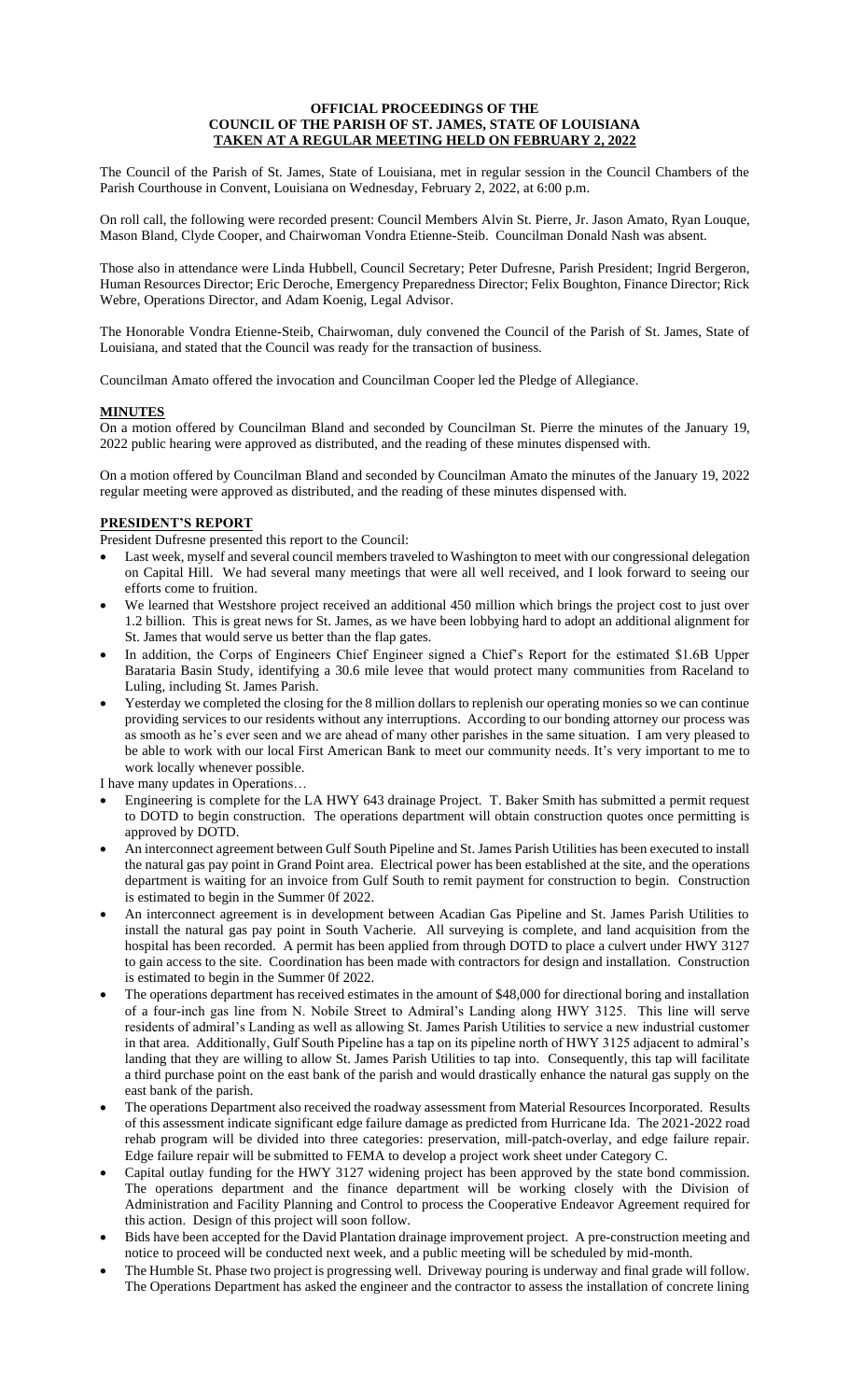on the channel that extends from HWY 3125 to St. James St east of the apartment complex. The cost of this additional work will be covered by the grant.

- Geotechnical evaluation is underway for the convent water treatment plant clarifier. Bids are expected to begin advertising by the end of February. This project is funded by the first round of the American Rescue Act.
- The survey is being modified for the Vacherie Multi-Purpose building to capture from Health Unit Drive to HWY 3127. This will assist the engineering in building placement.
- Bids were received for the construction of the new DHR building. The lowest responsible bidder was Betco Inc. at \$2,018,428.
- Materials were ordered for the east bank recreation facility in July of 2021 and have still not been received. Demolition is underway on the interior of the building and coordination is being made with the contractor to begin surface work for foundation.
- Sixteen new roll-off bins, a new roll-off truck, a new grapple truck, and two surplus trucks with one cubic yard self-emptying bins will be added to the current fleet to form the new solid waste division. Job descriptions have been developed and advertising for litter abatement crews will begin by the end of the month.

This concludes my report. God bless everyone here and God bless St. James Parish.

# **PUBLIC COMMENT** – None

### **PRESENTATIONS**

Renee Ring was not in attendance at this time, so this presentation was moved after New Business.

Dru Hymel was not in attendance to address the council regarding the blighted property ordinance.

### **APPOINTMENTS TO BOARDS AND COMMISSIONS**

**RESOLUTION 22-13, A RESOLUTION REAPPOINTING WAYNE WAGUESPACK TO THE BOARD OF COMMISSIONERS, ST. JAMES PARISH HOSPITAL SERVICE DISTICT,** was offered and moved for adoption by Councilman St. Pierre. Councilman Cooper offered a second, and the resolution was unanimously adopted.

# **OLD BUSINESS**

District 5 Alternate Access Route – the company does not desire to allow the access route.

Acquisition of Land for Multipurpose Building – the survey was altered to better place the building on the plat. A meeting has been coordinated with the surveyor and architect to ensure their maps agree and the building fits on the property.

### **NEW BUSINESS**

**RESOLUTION 22-14, A RESOLUTION TO APPROVE DISBURSEMENT OF PAYROLL FOR THE FEBRUARY 2, 2022 PAYROLL,** was offered and moved for adoption by Councilman Louque and seconded by Councilman Amato. After a unanimous roll call vote, with Nash absent, the resolution was adopted.

**RESOLUTION 22-15, A RESOLUTION TO APPROVE DISBURSEMENT OF FUNDS TO PAY PENDING CURRENT INVOICES AND PAYABLES,** was offered and moved for adoption by Councilman Louque and seconded by Councilman St. Pierre. After a unanimous roll call vote, with Nash absent, the resolution was adopted.

**RESOLUTION 22-16, A RESOLUTION ACCEPTING THE BID OF ITA TRUCK SALES AND SERVICE, LLC FOR ONE (1) 2022 INTERNATIONAL HX620 SB ROLL-OFF TRUCK FOR THE DEPARTMENT OF OPERATIONS,** was offered and moved for adoption by Councilman Bland. Councilman Louque offered a second, the resolution was unanimously adopted.

**RESOLUTION 22-17, A RESOLUTION ACCEPTING THE BID OF WASTEQUIP MANUFACTURING COMPANY LLC FOR SIXTEEN (16) 30 CUBIC YARD ROLL-OFF CONTAINERS FOR THE DEPARTMENT OF OPERATIONS,** was offered and moved for adoption by Councilman Bland. Councilman Louque offered a second, and the resolution was adopted.

**RESOLUTION 22-18, A RESOLUTION AUTHORIZING THE ST. JAMES PARISH PRESIDENT TO SIGN AND EXECUTE A CONTRACT WITH MEYER ENGINEERING, LTD TO PROVIDE PROFESSIONAL ENGINEERING AND ADMINISTRATIVE SERVICES FOR DAMAGES SUSTAINED FROM NATURAL DISASTERS,** was offered and moved for adoption by Councilman Bland and seconded by Councilman Amato. After a unanimous roll call vote, with Nash absent, the resolution was adopted.

**RESOLUTION 22-19, A RESOLUTION REJECTING ALL THE BIDS RECEIVED FOR THE CONVENT AND VACHERIE WATER PLANT ROOF REPLACEMENT PROJECT**, was offered and moved for adoption by Councilman Amato. Councilman Cooper offered a second, and the resolution was unanimously adopted.

**RESOLUTION 22-20, A RESOLUTION AUTHORIZING THE READVERTISEMENT AND RECEIVING OF BIDS FOR ROOF REPLACEMENT FOR THE VACHERIE AND CONVENT WATER TREATMENT PLANTS AS A RESULT OF DAMAGES CAUSED BY HURRICANE IDA**, was offered and move for adoption by Councilman Amato. Councilman Louque offered a second, and the resolution was unanimously adopted.

**RESOLUTION 22-21, A RESOLUTION AUTHORIZING ST. JAMES PARISH GOVERNMENT TO ADVERTISE AND RECEIVE BIDS FOR A NEW TRUCK MOUNTED JET RODDER FOR THE DEPARTMENT OF OPERATION**, was offered and moved for adoption by Councilman Bland. Councilman Amato offered a second, and the resolution was unanimously adopted.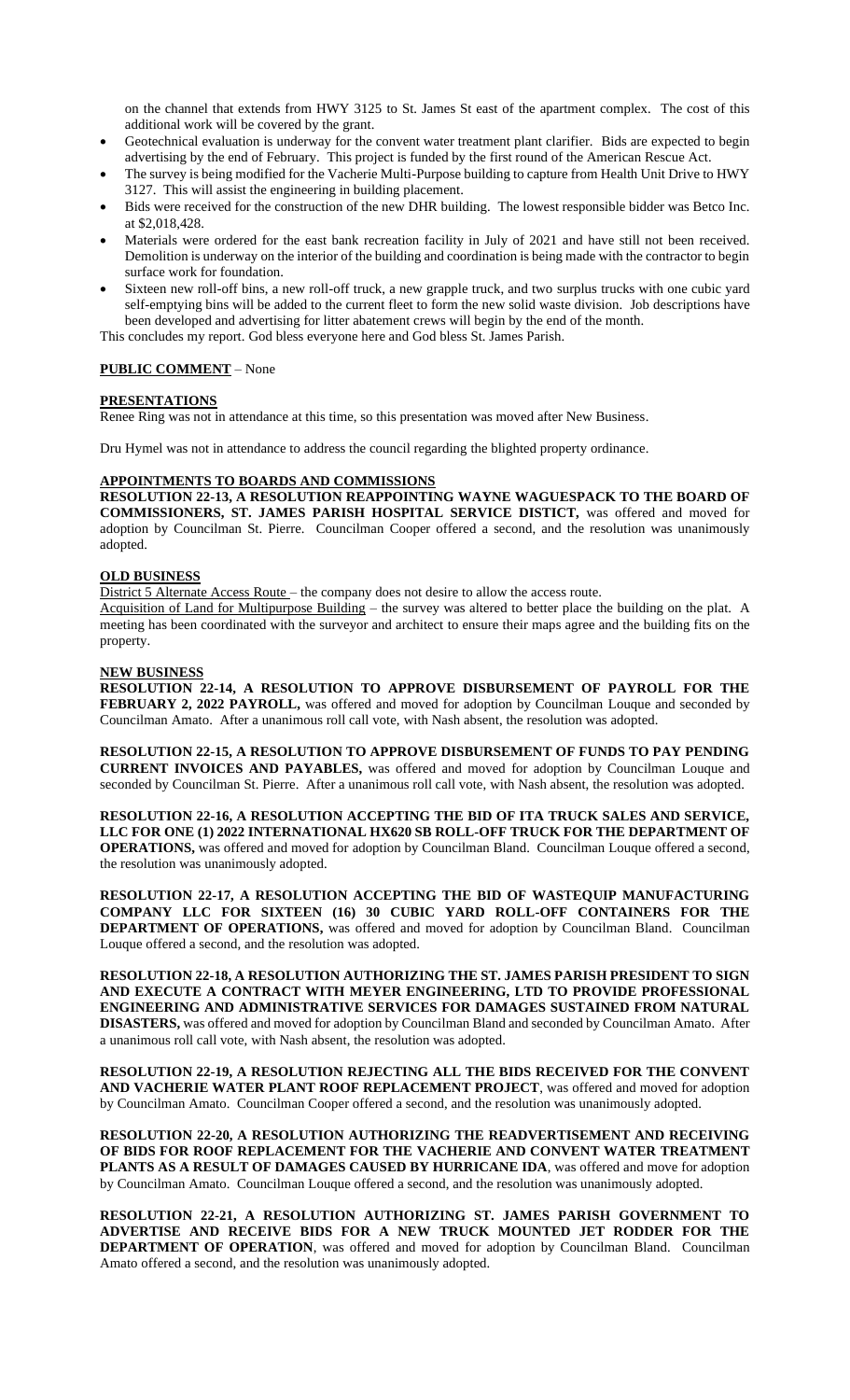**RESOLUTION 22-22, A RESOLUTION AUTHORIZING THE PARISH PRESIDENT AND/OR THE DIRECTOR OF HUMAN RESOURCES TO SIGN FUNDING APPLICATIONS, SUPPLEMENTS, AND ONE-TIME FUNDING APPLICATIONS FOR THE ST. JAMES PARISH DEPARTMENT OF HUMAN RESOURCES LOW INCOME HOUSEHOLD WATER ASSISTANCE PROGRAM (LIHWAP) INCLUDING APPROPRIATE ASSURANCES, AGREEMENTS, CONTRACTS, AMENDMENTS, AND REVISIONS IN ORDER FOR ST. JAMES PARISH TO ADMINISTER EXISTING OR LIHWAP PROGRAM FUNDS IN THE YEAR 2022**, was offered and moved for adoption by Councilman Louque and was seconded by Councilman Bland. After a unanimous roll call vote, with Nash absent, the resolution was adopted.

After a discussion, Councilman Bland offered a motion to table A RESOLUTION AMENDING THE CONTRACT WITH TRIO COMMUNITY MEALS PREVIOUSLY KNOWN AS ELIOR NORTH AMERICA'S CORP. D/B/A BATEMAN COMMUNITY LIVING FOR A 10% HYPERINFLATION INCREASE FOR FOOD SERVICES TO SENIOR CONGREGATE AND HOMEBOUND MEAL NUTRITION PROGRAM to the next meeting to allow time to review the contract. Councilman St. Pierre offered a second. After a unanimous roll call vote, with Nash absent, the motion carried. Councilman St. Pierre suggested to give notice of cancellation if we are comfortable that we will have everything in place within the next three months.

**RESOLUTION 22-24, A RESOLUTION APPROVING THE APPLICATION OF LOWELL ROUSSEL TO ALLOW CONSTRUCTION OF POLE BARN FOR AGRICULTURAL USE IN A RESIDENTAL GROWTH AREA, 2218 HIGHWAY 44, PAULINA, LOUISIANA (ITEM #22-03) UNDER THE ST. JAMES PARISH LAND USE ORDINANCE, WITH CONDITIONS**, was offered and moved for adoption by Councilman Bland and seconded by Councilman St. Pierre. After a unanimous roll call vote, with Nash absent, the resolution was adopted.

At this time, Renee Ring, Program Manager and Veda Bailey, Crisis Counselor, presented information regarding the LA Spirit Crisis Counselor Program of South Central Louisiana Human Services Authority, focusing on the emotional aspect of (a natural disaster) Hurricane Ida. Ms. Ring and Ms. Bailey then answered the council member's questions.

## **DIRECTOR'S REPORT**

ERIC DEROCHE – received official word today from FEMA and the State that our Hazard Mitigation Plan has been finalized and accepted and we are good for 5 more years. He said that will be key and critical because of this disaster, adding St. James Parish is anticipating anywhere between \$10-\$15 million in hazard mitigation funds that we will not need to apply for. They will automatically be appropriated to the parish for projects that are identified in the Hazard Mitigation Plan.

INGRID BERGERON – she added to the Hurricane Recovery efforts, stating that we are part of a coalition now with Lafourche, Terrebonne, and Jefferson Parishes, working together to help each other with recovery.

FELIX BOUGHTON – said we have received, \$2.6 million from FEMA, insurance, and donations, regarding funding for Hurricane Ida.

RICK WEBRE – met with members of GOHSEP, FEMA, and consultants last week. They toured the Vacherie levee to show them what was indicative of our waterways in the Parish. Because of that meeting, we submitted a request to declare that as part of Category 8 debris removal, as least for Vacherie Canal to get that reimbursed to us so we can start clearing that major debris. We are working to get all the channels reopened.

### **COUNCIL MEMBER'S REPORT**

**COUNCILMAN ST. PIERRE** – Councilman St. Pierre stated that they had a good trip to Washington. He spoke with Senator Kennedy's office today to discuss the resiliency study. He thanked Dennis Hymel and Kevin Byer who assisted them and attended the meetings in Washington. He thanked the Council for accepting the bids for the David Planation project. He said he will try to set up a pre-construction meeting with the citizens. He thanked Mr. Webre and Mr. Larousse for discussing District 1 projects.

**COUNCILMAN AMATO** – Councilman Amato said he had a meeting with the Lutcher coaching staff and they expressed appreciation for the use of our facilities. He requested a copy of the DHR building to share with the Town of Lutcher. He inquired about a resolution for the fire department. Mr. Deroche said the resolution to advertise was sent to the Council Secretary for the next meeting. Councilman Amato asked to be updated about the positions. Mr. Deroche said they will be classified as EOC Responders. They are running into challenges to get credit for them. Councilman Amato wished Happy Belated Birthday to the Parish President.

**COUNCILMAN LOUQUE** – Councilman Louque reiterated the comments from sParish President and Councilman St. Pierre about the Washington trip. He said they are optimistic about the levee alignment.

**COUNCILMAN BLAND** – Councilman Bland inquired about the reopening of the ARC. Ms. Bergeron said they received approval from State that they will approve the use of the West Bank Reception Hall as a temporary location, with stipulations. She said the staff has been communicating with each ARC family members and she wants to know if there are any issues. The ARC board will meet with DHR to discuss their long-term plan. She indicated that they could not move the ARC until the State approved it because there is a licensing requirement. Councilman Bland said he wanted to reiterate that storm debris can no longer be placed on the side of the road, it needs to be brought to the dumps for disposal. He stated that there are 6 streets that remain unpassable for busses, three are in District 4. He asked that the school board work with the Parish to get whatever needs to be facilitated to get the streets reopened.